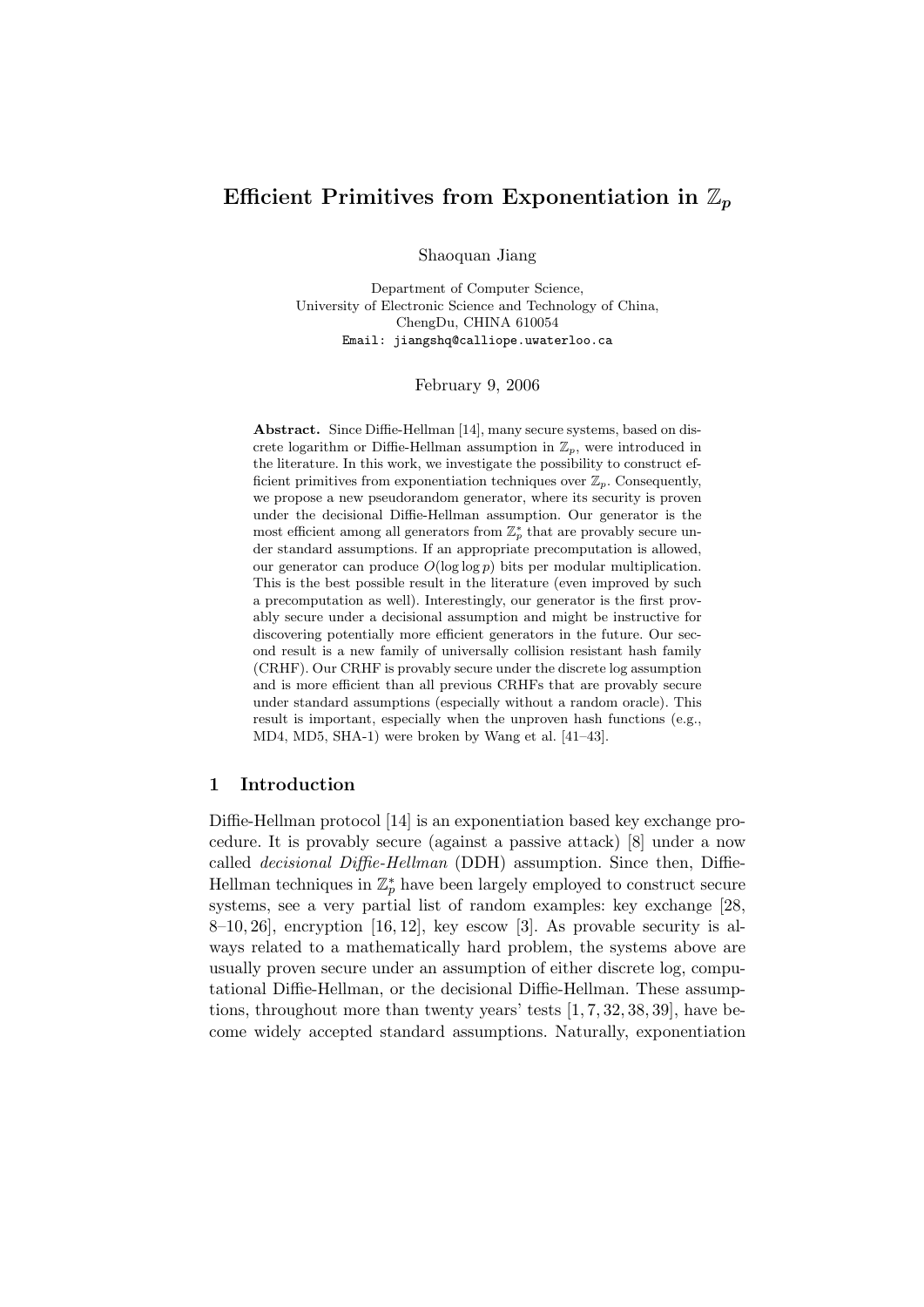in  $\mathbb{Z}_p^*$  has served as the main technique in embedding a hard problem into such a system. In this work, we investigate the possibility to construct efficient and secure primitives from exponentiations in  $\mathbb{Z}_p^*$ . Consequently, we obtain a new pseudorandom generator and an efficient family of collision resistant hash function. Before going on, we first review the research status in these two topics.

Pseudorandom Generator A key stream generator is a polynomial time algorithm, which upon a short secret outputs a poly-length binary stream. Encryption of a message is to bit-wise XOR it with the underlying key stream. Decryption works in the obvious way. Key stream generators are widely used in the real world, from ancient military communications to today's cell phone conversations. The notion of pseudorandom generator (or cryptographically secure key stream generator) was formally defined by Blum and Micali [6] and Yao [44]. In these (different but equivalent) definitions, a generator is said to be secure if no PPT algorithm can distinguish the generator's output from a uniformly random stream. Blum and Micali [6] constructively showed that a one-way permutation suffices to construct a pseudorandom generator. Then, they showed that a generator that iterates  $g^x \pmod{p}$  for a large prime p and that extracts the most significant bit of  $x$ , is secure. This is improved by Long and Wigderson [31] for extracting the most  $O(\log \log p)$  significant bits in each iteration. Blum, Blum and Shub [5] showed that the parity sequence with an iteration function  $x^2 \pmod{N}$  is secure, where N is a RSA composite [36]. Yao [44] and Goldwasser et al [18] constructed more pseudorandom generators from the intractability of factoring. Alex et al. [2] showed that inverting a RSA function is equivalent to guessing the least significant bit of the input significantly better than 1/2. They further showed that the least significant  $O(\log \log N)$  bits of RSA function  $x^e \pmod{N}$  are simultaneously secure. This results was also obtained by Vazirani and Vazirani [40]. This implies a pseudorandom generator with each iteration extracting  $O(\log \log N)$  bits. Hastad et al. [23] showed that generally a secure pseudorandom generator exists if and only if a one-way function exists. Hastad et al. [24] showed that the most (or least) significant  $\lceil \frac{n}{2} \rceil$  $\frac{n}{2}$ ] bits of exponentiation function modulus a RSA composite N are simultaneously secure, where  $|N| = n$ . This results in a HSS generator that extracts half of the RSA input in each iteration. Goldreich and Rosen [22] improved the HSS generator with more efficient computation in each iteration. These generators [24, 22] are further improved by Dedic et al. [15] by removing the requirement of an extractor or hash. Recently, Patel et al [33] and Gennaro [17] constructed a very efficient generator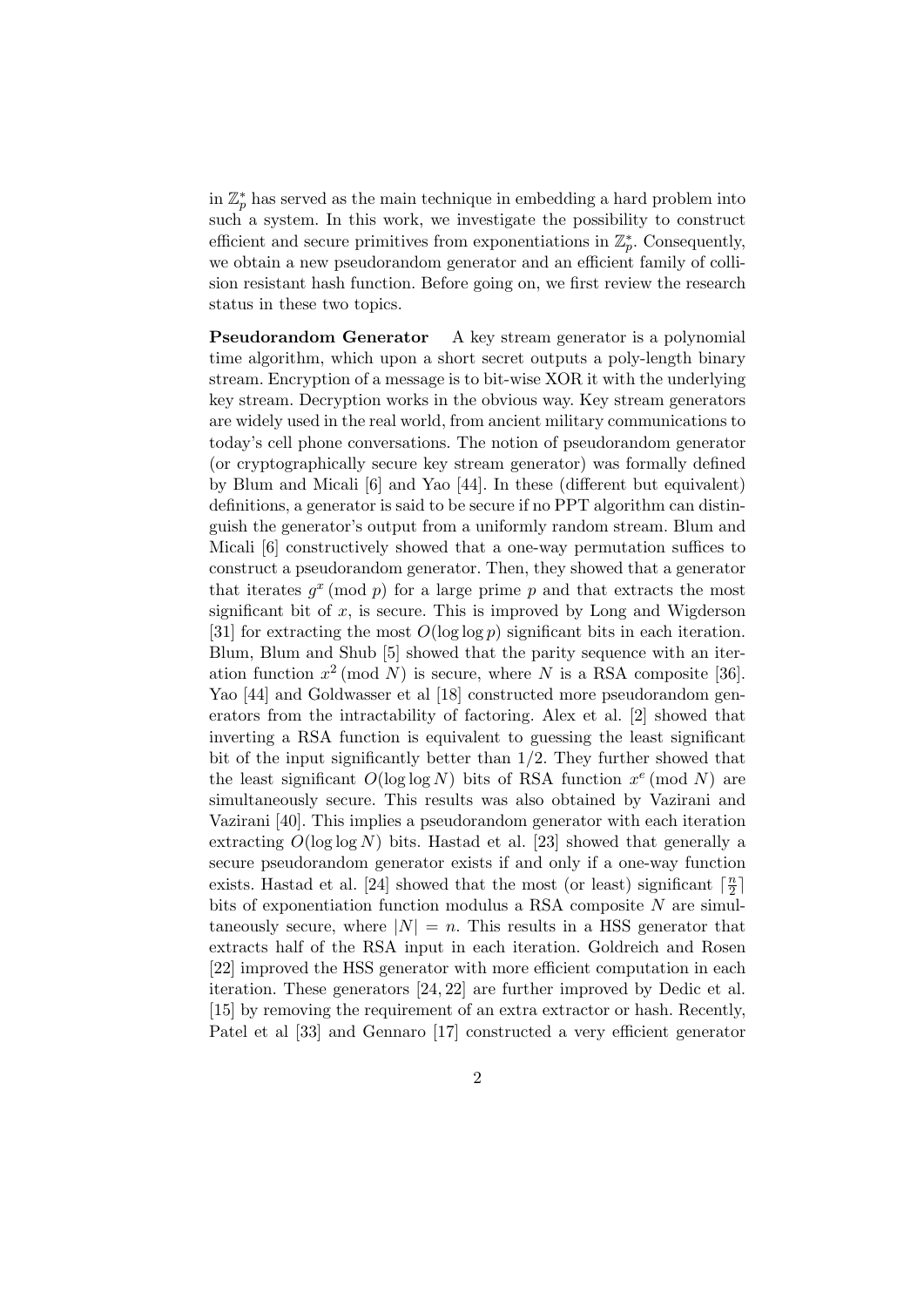that output almost  $n$  bits for each iteration, while his construction assumes a non-standard Discrete Logarithm Short Exponent Assumption.

Collision Resistant Hash Function Roughly speaking, collision resistant hash function (CRHF) is a function that is hard to find two inputs with an identical function value. CRHF was first proposed by Damgard [13] from claw-free permutations. Their construction requires  $O(1/\log r)$ time  $(r$  is a fixed integer) to process one bit while none of the concrete schemes in his paper can achieve  $O(1/\log k)$  time per bit, where k is the security parameter. CRHF in Pointcheval [35] and Shamir and Tauman [37] require 1.5 modular multiplication per bit. Goldwasser et al. [19] requires one modular squaring per bit. Bellare et al. [4] proposed a very efficient CRHF but it assumes random oracle. Efficient CRHF from nonstandard assumptions are proposed in Peikert and Rosen [34] and Contini et al. [11]. To our knowledge, no construction, provably secure under a standard assumption, has achieved  $O(1/\log k)$  time per bit.

#### 1.1 Contribution

In this work, through manipulating an exponentiation technique in  $\mathbb{Z}_p^*$  (*p* a prime), we construct a new pseudorandom generator and a new family of collision resistant hash function.

Our generator can output one bit per one modular multiplication and more efficient than the previous generators from  $\mathbb{Z}_p^*$  (i.e., [6, 31]) that are probably secure under a standard assumption. Our generator is the first one provably secure under a decisional assumption and might be instructive for discovering potentially more efficient generators. But we point out that, comparing with factoring based construction, our generator is asymptotically the same efficient as HSS generator [24] and BBS generator [5] but less efficient than GR generator [22], ACGS generator [2] generator and DRV generator [15]. We stress that here the comparison assumes  $|p| = |N|$ , where N is the RSA modulus used in factoring based construction. This is justified by the following: (1) in the current start of art results, factoring and discrete log problems have the same heuristic cryptanalytic result [38, 29]; (1) no known cryptanalytic result can separate the decisional Diffie-Hellman and the discrete log problem in  $\mathbb{Z}_p^*$ , when p is a safe prime. If an appropriate precomputation is allowed, our generator can output  $O(\log \log p)$  bits per modular multiplication, which achieves the current best result as GR generaor, DRV generator and ACGS generator (although DR generator and DRV generator requires less precomputation than ours and ACGS generator needs no precomputation at all).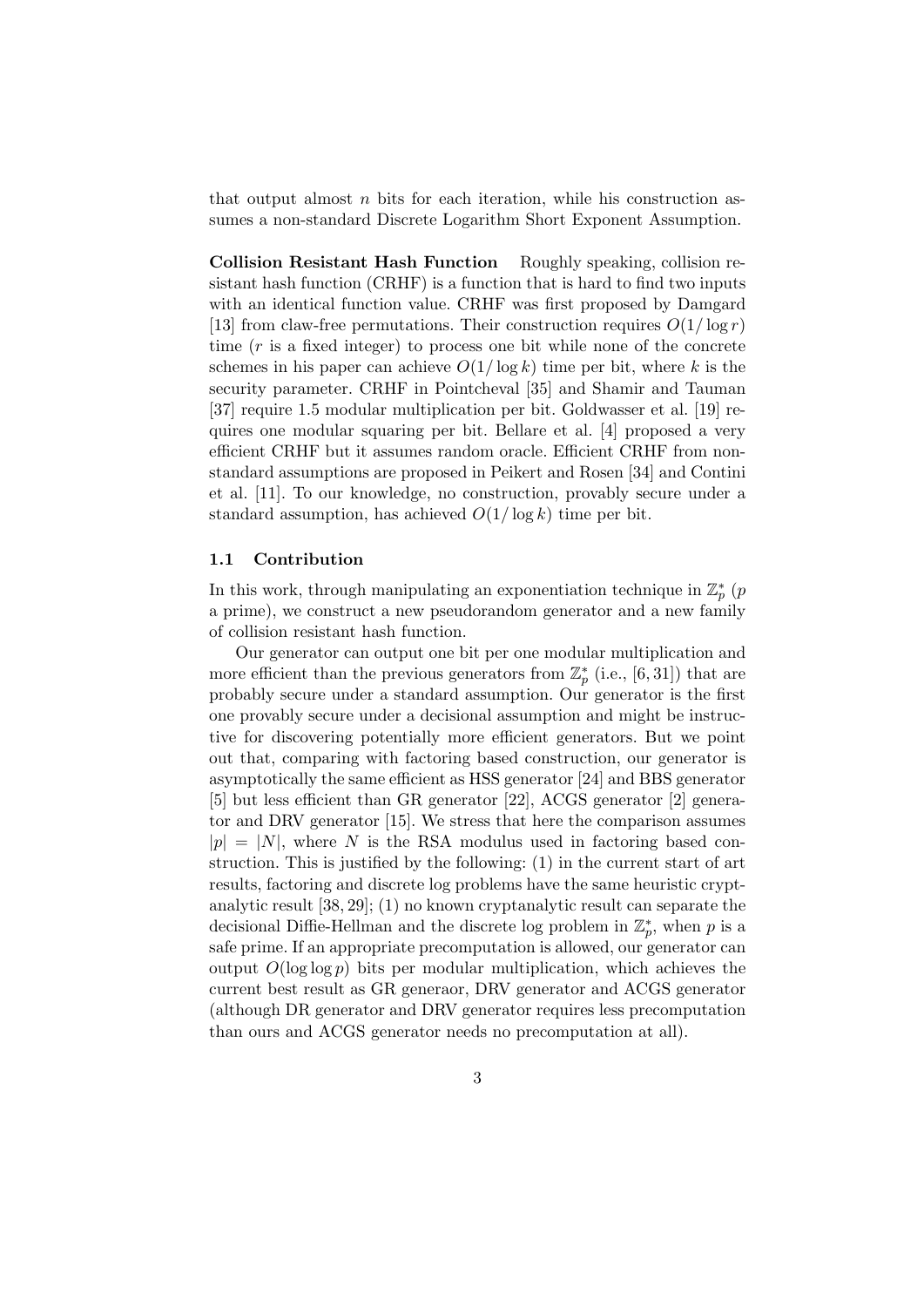Our CRHF is provably secure under the discrete log assumption. It requires only  $O(\frac{1}{\log k})$  $\frac{1}{\log \log p}$  time per bit and is more efficient than all previous constructions that are provably secure under standard assumptions (especially without a random oracle). This result is very important, especially when unproven hash constructions (e.g., MD4, MD5, SHA-1) were broken recently [41–43].

## 2 Notions

In this section, we introduce some notions that will be used in this paper. Denote  $\mathbb Z$  the set of integers,  $\mathbb R$  the set of real numbers. We say a function  $\nu : \mathbb{Z} \to \mathbb{R}$  is *negligible*, if for any positive polynomial  $p(n)$ ,  $\lim_{n\to\infty}\nu(n)p(n)=0.$ 

**Definition 1.** We say two ensembles  $\{X_n\}_n$  and  $\{Y_n\}_n$  are **computa**tionally indistinguishable, if for any probabilistic polynomial time algorithm  $A$  and any polynomial  $p(n)$ , when n large enough,

$$
|\Pr[\mathcal{A}(X_n) = 1] - \Pr[\mathcal{A}(Y_n) = 1]| < 1/p(n).
$$

**Definition 2.** Let  $U_l$  be a random variable uniformly distributed over  $\{0,1\}^l$ . We say an efficiently computable function  $G: \{0,1\}^k \times \mathbb{Z} \rightarrow$  ${0,1}^*$  is a pseudorandom generator, if for any polynomially bounded integer  $l \in \mathbb{Z}$ ,  $G(U_{\kappa}, l)$  is computationally indistinguishable from  $U_l$ .

In the above, we only consider the case of a binary generator. We can also generalize it to the setting where the generator output is from an arbitrary domain  $D$  (instead of  $\{0,1\}$  only). In this case, the above definition is modified such that  $U_t$  is uniformly random in  $D<sup>t</sup>$  and G is a function from  $D' \times \mathbb{Z}$  to  $D^*$  for some domain  $D'$ . We call a generator satisfying the modified definition a pseudorandom number sequence generator.

A pseudorandom function is a cryptographic approximation of a random function. Loosely speaking, pseudorandom functions are functions that are indistinguishable from random functions.

**Definition 3.** Let  ${F_n}$  be an ensemble of functions, where  $F_n: {0,1}^* \to$  ${0,1\}^{l(n)}$  is a random variable uniformly distributed over some set of functions  $\Omega_n$ , where l is a fixed integer. If  $\Omega_n$  consists of all possible functions from  $\{0,1\}^*$  to  $\{0,1\}^{l(n)}$ , then  $\{F_n\}$  is called a random function ensemble.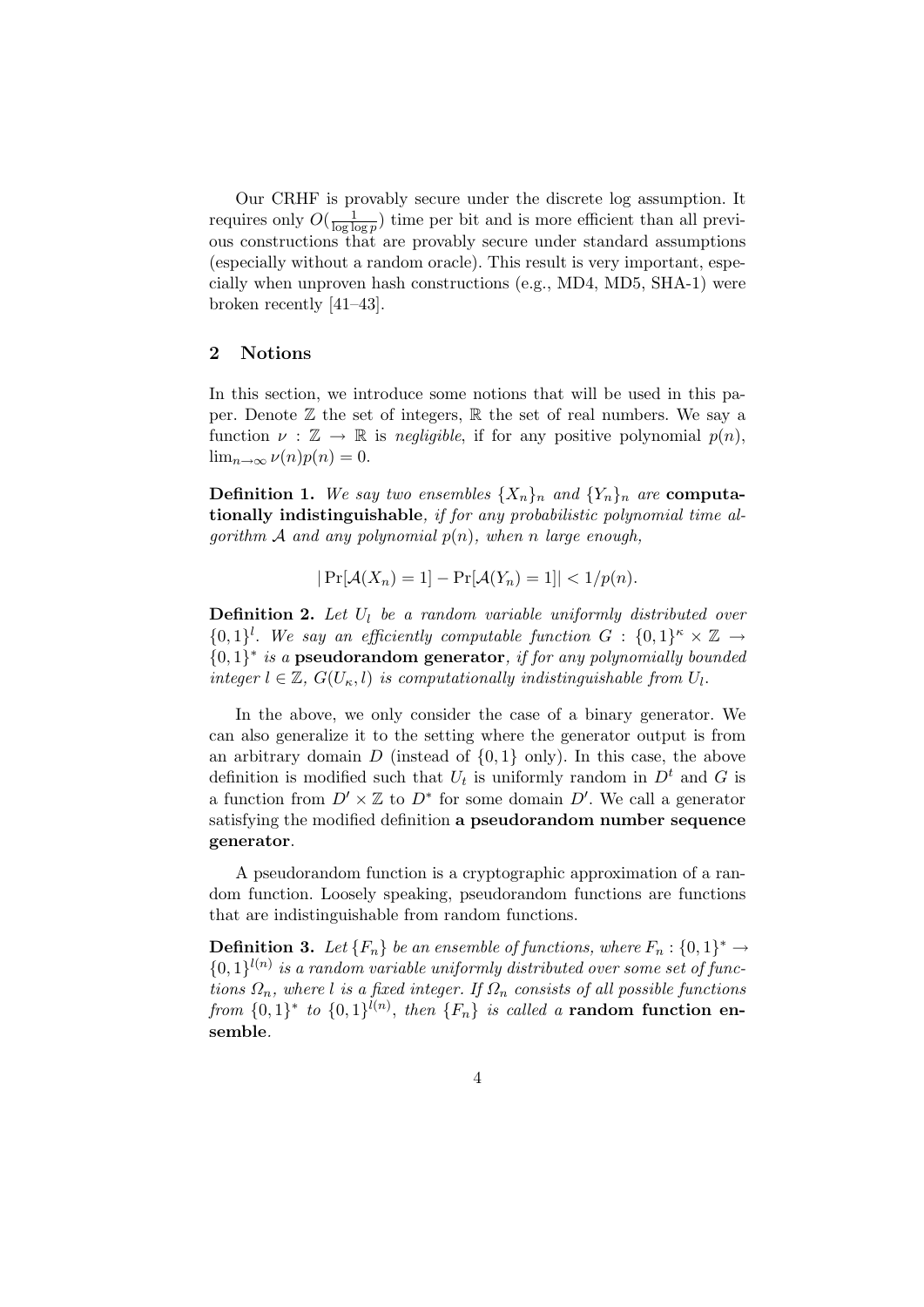We use  $\mathcal{M}^f$  to denote the algorithm  $\mathcal M$  with oracle access to the function  $f$  (i.e., he can adaptively issue a query  $x$ , and in return he will receive the function value  $f(x)$ ). We call such an algorithm M an *oracle* machine.

**Definition 4.** Let  ${H_n}_n$  with  $H_n$  :  ${0,1}^* \rightarrow {0,1}^{l(n)}$  be a random function ensemble. Assume  $\{F_n\}_n$  with  $F_n$  :  $\{0,1\}^* \rightarrow \{0,1\}^{l(n)}$  is an efficiently sampleable and efficiently computable function ensemble.  ${F_n}_n$ is said to be pseudorandom if for any PPT oracle machine  $M$ ,

$$
|\Pr[\mathcal{M}^{F_n}(1^n) = 1] - \Pr[\mathcal{M}^{H_n}(1^n) = 1]| \tag{1}
$$

is negligible.

**Definition 5.** A family of efficiently computable functions  ${H_s}_{s \in \{0,1\}^*}$ from  $\{0,1\}^*$  to  $\{0,1\}^{l(|s|)}$  is said to be **Collision Resistant** if for any PPT algorithm  $A$ ,

$$
\Pr[(x',x) \leftarrow \mathcal{A}(s) \text{ for } s \leftarrow I(1^n) \text{ s.t. } H_s(x') = H_s(x) \& x' \neq x] \tag{2}
$$

is negligible, where  $I(1^n)$  is the index generation for the function family  ${H_s}$ , and the probability is taken over internal coin flips in both  $I(1^n)$ and A.

## 3 Our New Pseudorandom Generator

In this section, we will introduce our new pseudorandom generator. Our generator is provably secure under the decisional Diffie-Hellman.

Let  $p = 2q + 1$  and q be two large primes. Assume  $G_q$  is the subgroup of  $\mathbb{Z}_p^*$  of order q and g is a generator of  $G_q$ . Let function  $|\cdot|_p: G_q \to \mathbb{Z}_q$ be defined as follows:

$$
|x|_p = \begin{cases} x & \text{if } 1 \le x < q, \\ p - x & \text{if } q + 2 \le x < p, \\ 0 & \text{otherwise.} \end{cases}
$$

Note that  $G_q$  is exactly the set of quadratic residues in  $\mathbb{Z}_p^*$ . In addition,  $q(q+1)$  $\binom{p+1}{p} = \left(\frac{1+q^{-1}}{p}\right)$  $\left(\frac{q^{-1}}{p}\right) = \left(\frac{-1}{p}\right)$  $\left(\frac{-1}{p}\right) = -1$  as  $p \equiv 3 \pmod{4}$ . It follows that either  $q \in G_q$  or  $q + 1 \in G_q$  but not both. More precisely, by Law of Quadratic Reciprocity [25], we have that  $q \in G_q$  if  $q \equiv 1 \pmod{4}$  and Quadratic Reciprocity [25], we have that  $q \in G_q$  if  $q \equiv 3 \pmod{4}$ . Further notice that  $\left(\frac{p-x}{p}\right)$  $\left(\frac{-x}{p}\right) = -1, \forall x \in G_q.$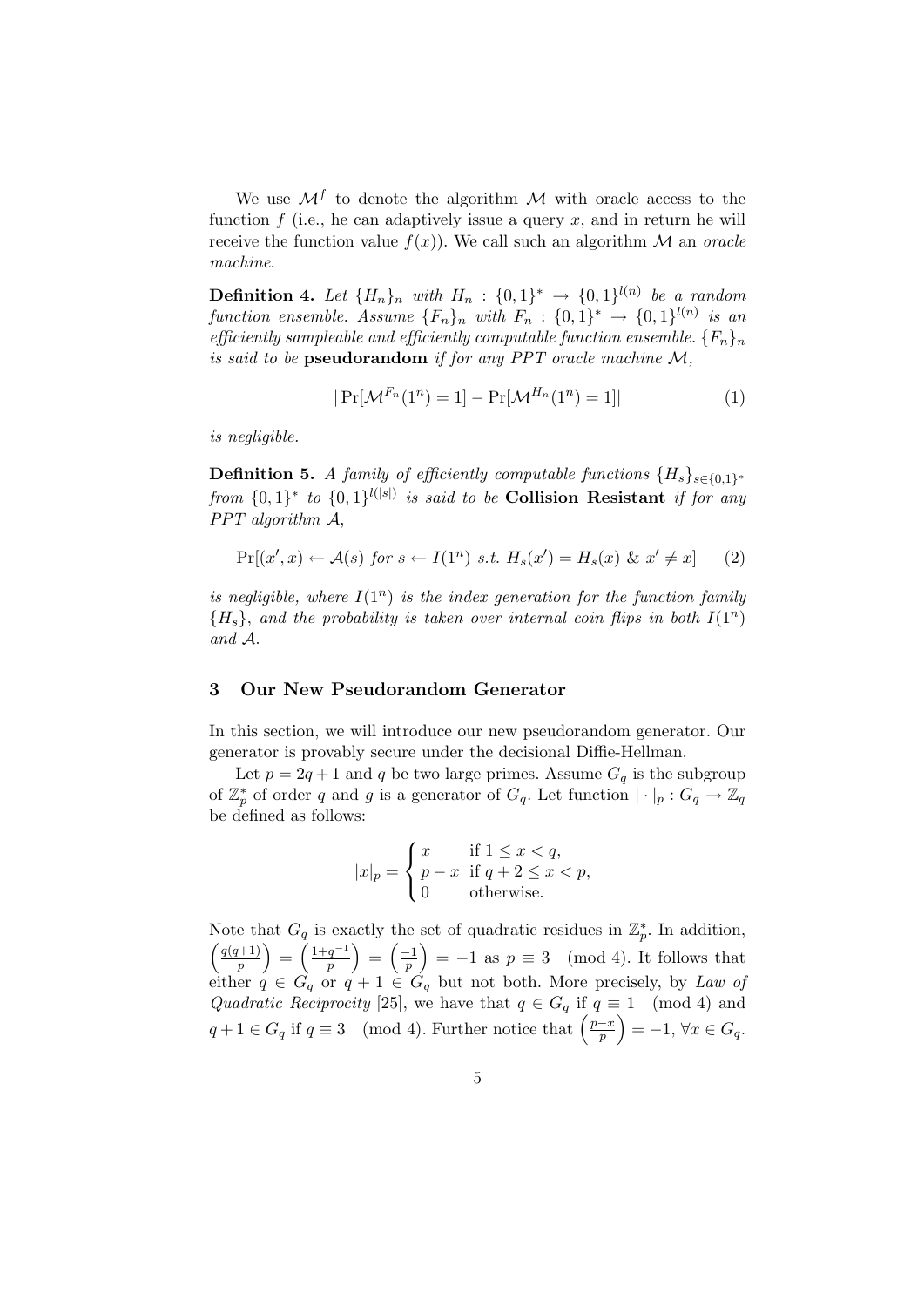Therefore, we have that  $|\cdot|_p$  is a 1-1 and onto mapping from  $G_q$  to  $\mathbb{Z}_q$ .

Construction 1. We define a number sequence generator NSG as follows. Let  $(A_0, A_1) \in G_q \times G_q$  is the initial secret. Starting from  $t = 2$ , iteratively define  $A_t = g^{|A_{t-1}|_p |A_{t-2}|_p}$ . Let  $A'_t = g^{|A_t|_p}$ . The output sequence is  $A'_0, A'_1, A'_2, \cdots$ .

Now we show that our number sequence generator is secure under the decisional Diffie-Hellman (DDH) assumption.

Theorem 1. Under the decisional Diffie-Hellman assumption, NSG is a pseudorandom number sequence generator.

**Proof.** We need to show that  $S_t = A'_0, A'_1, \ldots, A'_t$  is indistinguishable from  $U_{t+1} \leftarrow G_q^{t+1}$  for any polynomially bounded t. We use a hybrid argument. Let  $S_t^{(v)}$  be  $S_t$ , except  $A'_0, \ldots, A'_v$  being taken uniformly random from  $G_q$ . Thus,  $S_t^{(t)}$  $t_t^{(t)}$  is uniformly random in  $G_q^{t+1}$ . If there exists an adversary M distinguishing  $S_t$  from  $U_{t+1}$ , then M can distinguish  $S_t^{(w)}$  $f_t^{(w)}, S_t^{(w+1)}$ for some  $w \geq 1$  (Note the distributions of  $S_1^{(0)}$  $S_t^{(0)}$  and  $S_t^{(1)}$  $t_t^{(1)}$  are identical). Without loss of generality, assume  $w$  is known (otherwise, one can guess it correctly with probability  $1/t$ ). We construct a PPT adversary  $\mathcal D$  to break the DDH assumption. Upon receiving input  $(\alpha, \beta, \gamma)$ , D takes  $A'_0 \leftarrow$  $G_q, \ldots, A'_{w-2} \leftarrow G_q$ , and defines  $A'_{w-1} = \alpha, A'_{w} = \beta, A'_{w+1} = g^{|\gamma|_p}$ . For  $v = w + 2, \ldots, t$ , iteratively and normally computes  $A_v = g^{|A_{v-1}|_p |A_{v-2}|_p}$ and  $A'_v = g^{|A_v|_p}$ . Note here  $A_{w+2} = \beta^{|\gamma|_p}$ . Finally, D feeds  $A'_0, \ldots, A'_t$  to machine M, and outputs whatever he does. When  $(\alpha, \beta, \gamma)$  is a DH tuple, then the input to M is distributed exactly as  $S_t^{(w)}$  $t_t^{(w)}$ ; if  $(\alpha, \beta, \gamma)$  is a random tuple, then the input to M is distributed exactly as  $S_t^{(w+1)}$  $t^{(w+1)}$ . Thus,  $\mathcal{D}$  has a non-negligible advantage, contradiction.

We have showed that Construction 1 is a pseudorandom number sequence generator. But in real applications, we are more interested in a binary generator. A naive idea is to encode the output of NSG into a binary form. However, one can easily show that it does not work. In the following, we construct a simple function to convert an NSG sequence into a binary pseudorandom sequence.

Construction 2.  $\zeta_0, A'_1, \ldots$  be the output sequence of NSG in Construction 1. Let  $L_k(x)$  be the k least significant bits of x, where k is a positive integer. Define  $B_i = L_k(|A'_i|_p)$  for all  $i \geq 0$ . Then the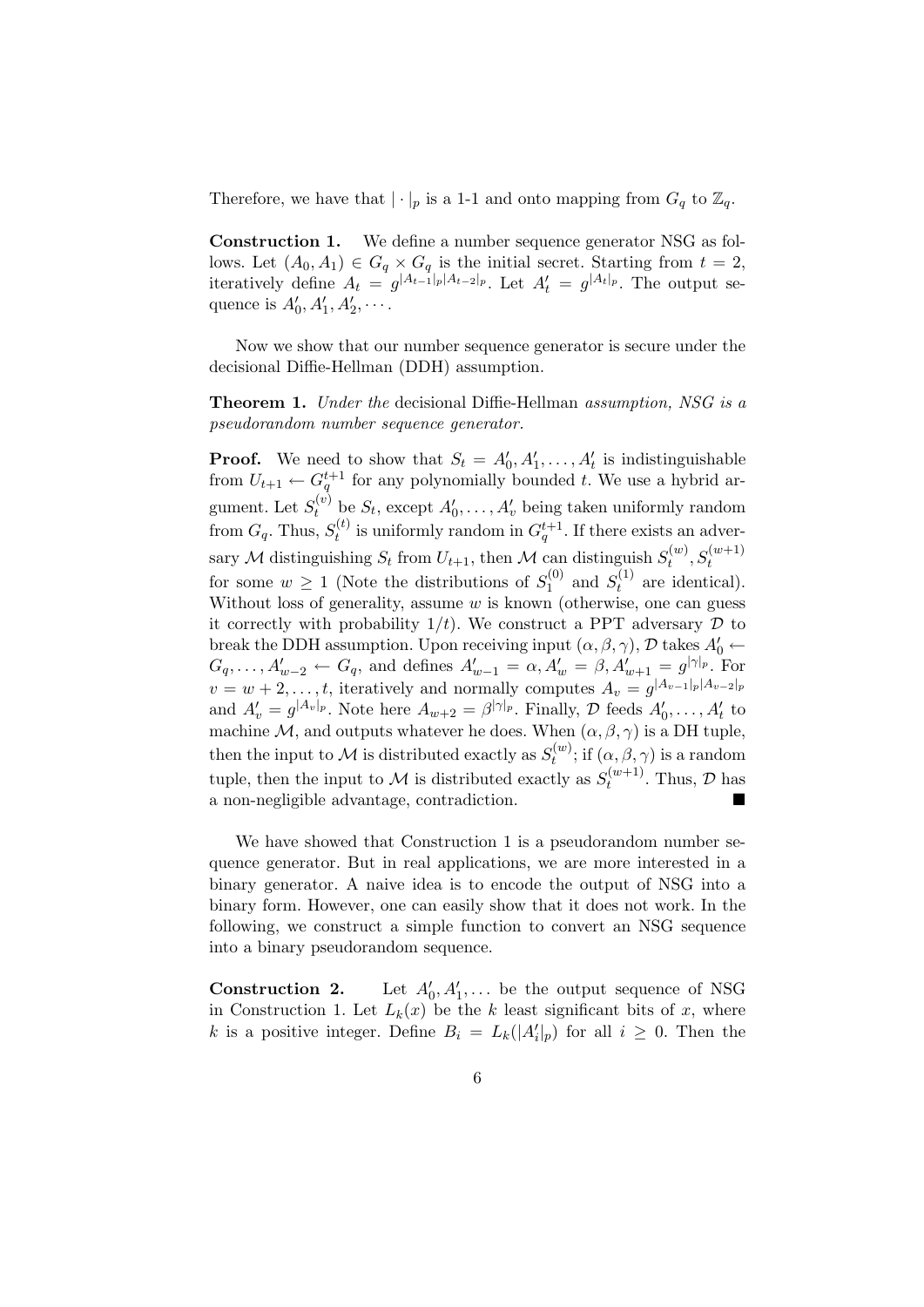output stream of the new generator is set to  $B_0, B_1, \cdots$ . Denote this binary generator by  $PSG_2$ .

**Theorem 2.** If  $k = |q| - \omega(\log|q|)$ , then  $PSG_2$  is a pseudorandom generator, where  $\omega(x)$  means  $\lim_{x\to\infty} \frac{x}{\omega(x)} = 0$ .

**Proof.** Denote  $Z_t = B_0, B_1, \ldots, B_t$ . Let  $U_t$  be a random variable uniform in  $\{0,1\}^{kt}$ . We need to show that  $Z_t$  is indistinguishable from  $U_{t+1}$  for any polynomially bounded t. Consider a random variable  $\tilde{Z}_t = \tilde{B}_0, \tilde{B_1}, \ldots, \tilde{B_t},$ where  $\tilde{B}_i = L_k(|C_i|_p)$  and  $C_i \leftarrow G_q$  for all  $i = 0, 1, \ldots, t$ . To prove the theorem, it suffices to show that  $(1)$   $Z_t$  and  $\tilde{Z}_t$  are indistinguishable, and that (2)  $\tilde{Z}_t$  and  $U_{t+1}$  are indistinguishable.

- $Z_t$  and  $\tilde{Z}_t$  are indistinguishable. If this is not true, there exists a PPT algorithm  $\mathcal{D}_1$  to distinguish them. Then, one can constructs an algorithm  $\mathcal{D}'_1$  to distinguish  $S_t$  (in Construction 1) from  $V_{t+1} \leftarrow G_q^{t+1}$ as follows.  $\mathcal{D}'_1$  first applies operator  $L_k()$  to the received sequence, then feeds the produced sequence to  $\mathcal{D}_1$  and outputs whatever he does. When the input to  $\mathcal{D}'_1$  is  $S_t$ , then the input to  $\mathcal{D}_1$  is distributed exactly as  $Z_t$ ; otherwise, it is distributed as  $\tilde{Z_t}$ . Thus, a non-negligible advantage of  $\mathcal{D}_1$  implies a non-negligible advantage of  $\mathcal{D}'_1$ , contradicting Theorem 1.
- $\tilde{Z}_t$  and  $U_{t+1}$  are indistinguishable. Note that  $|\cdot|_p$  is 1-1 and onto mapping from  $G_q$  to  $\mathbb{Z}_q$ . Thus, if  $C_i$  is uniform in  $G_q$ ,  $|C_i|_p$  is uniform in  $\mathbb{Z}_q$ . Let  $\tilde{C}_i = |C_i|_p$ . Thus, defining  $\tilde{B}_i = L_k(|C_i|_p)$  with  $C_i \leftarrow G_q$ is equivalent to defining  $\tilde{B}_i = L_k(\tilde{C}_i)$  with  $\tilde{C}_i \leftarrow \mathbb{Z}_q$ . We consider the latter when defining  $\tilde{Z}_t$ . Consider equation  $X \equiv w \pmod{2^k}$  with an unknown X over  $\mathbb{Z}_q$ , where  $w \in \{0, 1, \ldots, 2^k - 1\}$ . For any  $w \in$ an unknown  $\Lambda$  over  $\mathbb{Z}_q$ , where w<br>{0, 1, ...,  $2^k-1$ }, there are either  $\frac{q}{2k}$  $\frac{q}{2^k}$  or  $\left\lfloor \frac{q}{2^k} \right\rfloor$  $\frac{q}{2^k}$  | +1 solutions in  $\mathbb{Z}_q$  for X. Thus,  $\tilde{B}_i = w$  with probability  $2^{-\overline{k}} + \frac{\delta_w}{q}$  for some  $\delta_w \in [-1, 1]$ . Thus, the statistic distance between  $\tilde{Z}_t$  and  $\tilde{U}_{t+1}$  (denoted by  $\text{dist}[\tilde{Z}_t, U_{t+1}]$ )<br>is at most  $\sum_{i=0}^t \text{dist}[\tilde{B}_i, U_{t+1}^{(i)}] \le \frac{(t+1)2^k}{q} \le \frac{t+1}{2^{\omega(\log|q|)}},$  negligible, where  $\frac{t+1}{2^{\omega(\log|q|)}},$  negligible, where  $U_{t+1}^{(i)}$  is the *i*th *k*-bit component of  $U_{t+1}$ . For any distinguisher  $\mathcal{D}_2$ , we have

$$
|\Pr[\mathcal{D}_2(\tilde{Z}_t) = 1] - \Pr[\mathcal{D}_2(U_{t+1}) = 1]|
$$
  
=  $\sum_{w \in \mathbb{Z}_q^{t+1}} |\Pr[\tilde{Z}_t = w] \Pr[\mathcal{D}_2(w) = 1] - \Pr[\mathcal{D}_2(w) = 1] \Pr[U_{t+1} = w]|$   
=  $\sum_{w \in \mathbb{Z}_q^{t+1}} \Pr[\mathcal{D}_2(w) = 1] |\Pr[\tilde{Z}_t = w] - \Pr[U_{t+1} = w]|$   
 $\leq \sum_{w \in \mathbb{Z}_q^{t+1}} |\Pr[\tilde{Z}_t = w] - \Pr[U_{t+1} = w]|$   
=  $dist[\tilde{Z}_t, U_{t+1}],$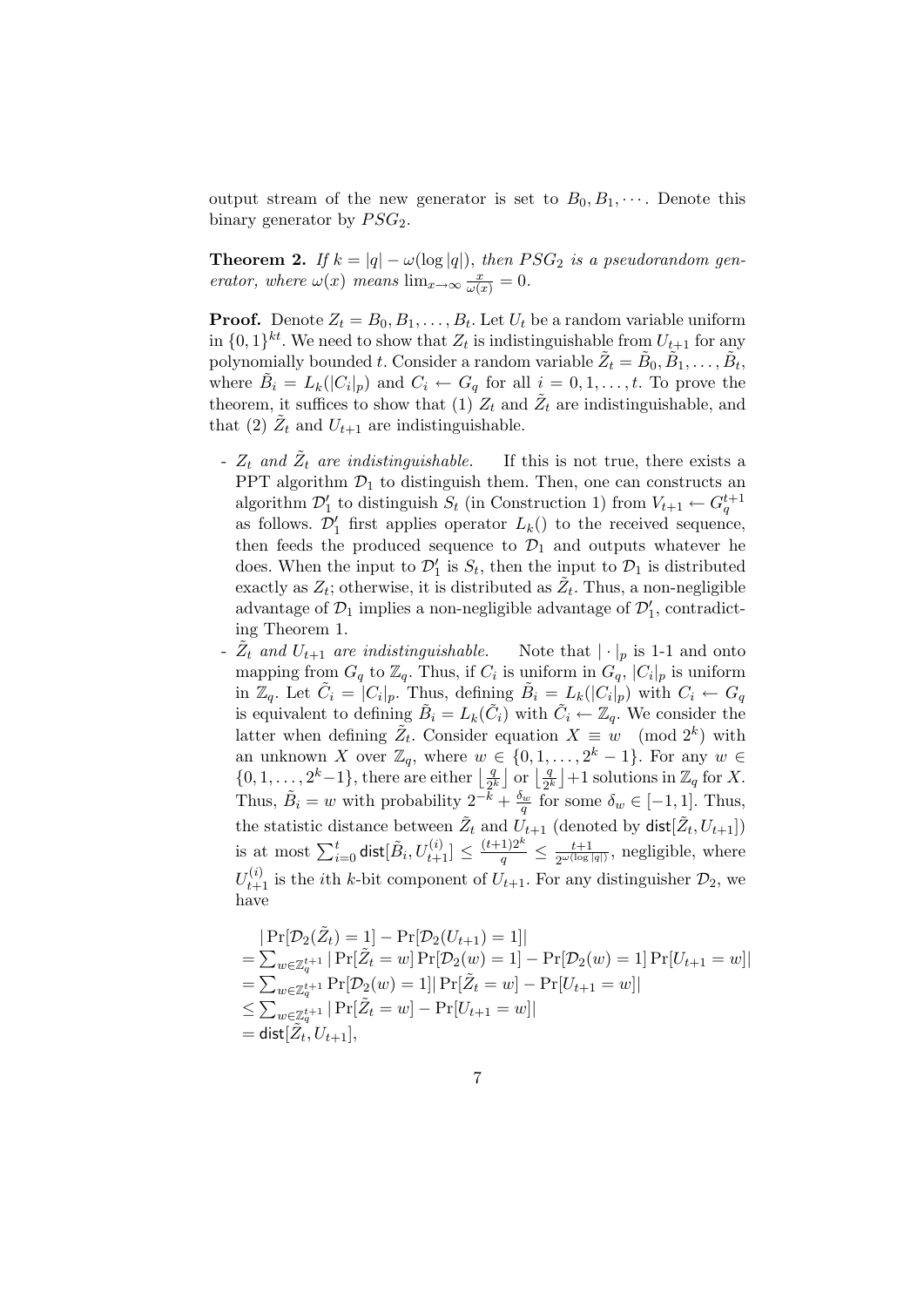negligible.

From Theorem 2, we immediately have the following corollary. k

Corollary 1. When  $k = |q| - \left|\frac{|q|}{q}\right|$ c for a constant  $c > 1$ , the resulting  $PSG_2$  is a cryptographically secure pseudorandom generator.

**Corollary 2.** When  $k = |p| - \log^2 |p|$ , then the resulting  $PSG_2$  is a pseudorandom generator.

Remark 1. In each iteration, our generator involves two modular exponentiations. By Lim and Lee [30], one modular exponentiation can be done in |p|/2 modular multiplications, assuming pre-computation of  $g^{2^i}$ , i =  $[0, \ldots, |p|]$  and  $g^{2^{j}+2^{j+|[p]/2]}}, j = 0, \ldots, |p|/2]$ . So our generator can asymptotically output one bit for each multiplication modular a prime p. This result is better than other generators from  $\mathbb{Z}_p^*$  [6,31] that are provably secure under a standard assumption. More interestingly, in each iteration, our generator can output bits of length almost  $|p|$ , while no previous generator (including factoring based generator) proven secure in the standard assumption, has achieved this. Thus, the construction here might be interesting for motivating more efficient generators in the future. Note if a more complex version of pre-computation in [30] is adopted, then our generator can output  $O(\log \log p)$  bits per modular multiplication. This is the best result in the literature. Specifically, it has been achieved by GR generator and DRV generator with even less precomputation than ours, and by ACGS generator [2] with no precomputation at all.

# 4 A New Family of Collision Resistant Hash Function

In this section, we construct a family of collision resistant hash function. We start with the following construction. This construction is essentially a realization of the framework [13] but waived of the extra requirement of making the input prefix-free. Later we will show how to obtain more efficient constructions.

**Construction 3.** Let  $p = 2q + 1$  and q be two large primes,  $G_q$  be the subgroup of order q in  $\mathbb{Z}_p^*$ . Our hash family  $\mathcal{H}_1$  is indexed by  $(g_0, g_1, s)$ , where  $g_0, g_1, s \leftarrow G_q$ . Let H be a hash function in  $\mathcal{H}_1$  with index  $(g_0, g_1, s)$ . Upon input  $x = x_1 x_2 \cdots x_t \in \{0,1\}^*, H(x)$  is computed as follows. First set  $Y_{t+1} = s$ . For  $i = t, t - 1, \ldots, 1$ , iteratively compute  $Y_i = g_{x_i}^{|Y_{i+1}|_p}$ . Finally, define  $H(x) = Y_1$ .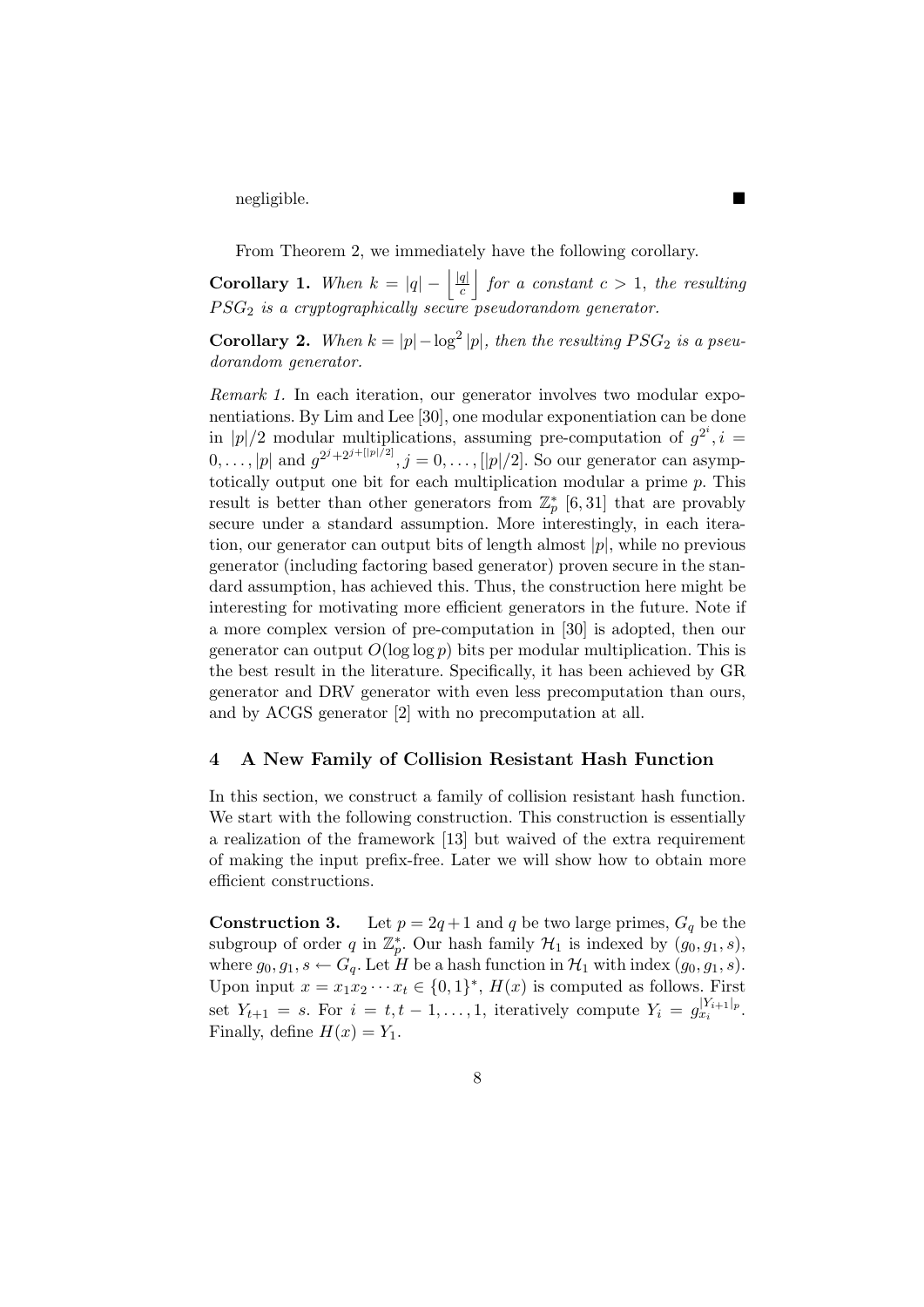**Theorem 3.** Assuming discrete log problem in  $G_q$  is hard,  $\mathcal{H}_1$  is a collision resistant hash family. In addition, if the input is r bits, then assuming a pre-computation, one hash requires a cost of at most  $r|p|/2$  modular multiplications.

Proof. The second argument follows from the precomputation of

$$
g_j^{2^i}, g_j^{2^{i+\lfloor \frac{|q|}{2} \rfloor}}, g_j^{2^i+2^{i+\lfloor \frac{|q|}{2} \rfloor}}, j=0,1, i=1,\cdot\cdot\cdot, \left\lceil \frac{|q|}{2} \right\rceil.
$$

We thus concentrate on the first argument. Assume  $H(x) = H(x')$  for some binary string  $x = x_1 x_2 \cdots x_t$  and  $x' = x'_1 x'_2 \cdots x'_t$  s.t.  $x \neq x'$ , for some integer l, l'. Without loss of generality, assume  $l \geq t$ . Then, there must exist a unique index j with  $0 \leq j \leq t$  such that  $x_1 = x'_1, \ldots, x_j = x'_j$ but  $x'_{j+1} \neq x'_{j+1}$ , where by default  $x_{t+1} = \lambda$  (meaning empty). Let  $Y_i$  and  $Y_i'$  be the intermediate term with index i when computing  $H(x)$  and  $H(x')$ , respectively. Since  $|\cdot|_p$  is a 1-1 and onto mapping, we have the following result.

- Case  $j < t$  : We immediately have  $Y_{j+1} = Y'_{j+1}$ . However,  $x_{j+1} \neq$  $x'_{j+1}$  and  $j+1 \leq t$ ,  $g_{x_{j+1}}^{|Y_{j+2}|_p} = g_{x'_{j+1}}^{|Y'_{j+2}|_p}$  $\int_{x_{j+1}}^{x_{j+2}+p}$ . Thus, the discrete  $\log_{g_0} g_1$ is obtained. If this event happens with non-negligible probability, we can transform the adversary to break the discrete log assumption, contradiction!
- Case  $j = t$ : In this case, since  $x \neq x'$ , it follows that  $l > t$ . Thus,  $s = g_{x'}^{\lceil Y^{\prime}_{t+2} \rceil_p}$  $x_{t+1}^{(1)}$ . Therefore, we can obtain the discrete log either  $\log_{g_1} s$  or  $\log_{g_0} s$ . If this happens with non-negligible probability, we can easily transform the adversary to break the discrete log assumption.

In the following, we present a more efficient construction of collision resistant hash family.

**Construction 4** Let  $p = 2q + 1$  and q be two large primes,  $G_q$  be the subgroup of order q in  $\mathbb{Z}_p^*$ .  $|q| = k + 1$ . Our hash family  $\mathcal{H}_2$  is indexed by  $(g_{00}, g_{01}, g_{10}, g_{11}, \ldots, g_{(k-1)0}, g_{(k-1)1})$ , where  $g_{ij} \leftarrow G_q$ ,  $i = 0, \ldots, k$  $1, j = 0, 1$ . Let H be the hash function in  $\mathcal{H}_2$  with index  $\{g_{ij} : 0 \le i \le n\}$  $k-1, j = 0, 1$ . Upon input  $x = x_1 x_2 \cdots x_t$  for  $x_i \in \{0, 1\}^k$   $(i < t)$  and  $|x_t| \leq k$ ,  $H(x)$  is computed as follows. Let  $x_j = x_{j0}x_{j1} \cdots x_{j(k-1)}$  for  $x_{jl} \in$  ${0, 1}$ . For a *l*-bit string  $z = z_0z_1 \cdots z_{l-1}$   $(l \le k)$ , denote  $g_z = \prod_{j=1}^{l-1}$  $\frac{i-1}{j=0} g_{jz_j}$ .  $Y_{t+1} = s$ . For  $i = t, t - 1, \ldots, 1$ , iteratively compute  $Y_i = g_{x_i}^{|Y_{i+1}|_p}$ . Finally, define  $H(x) = Y_1$ .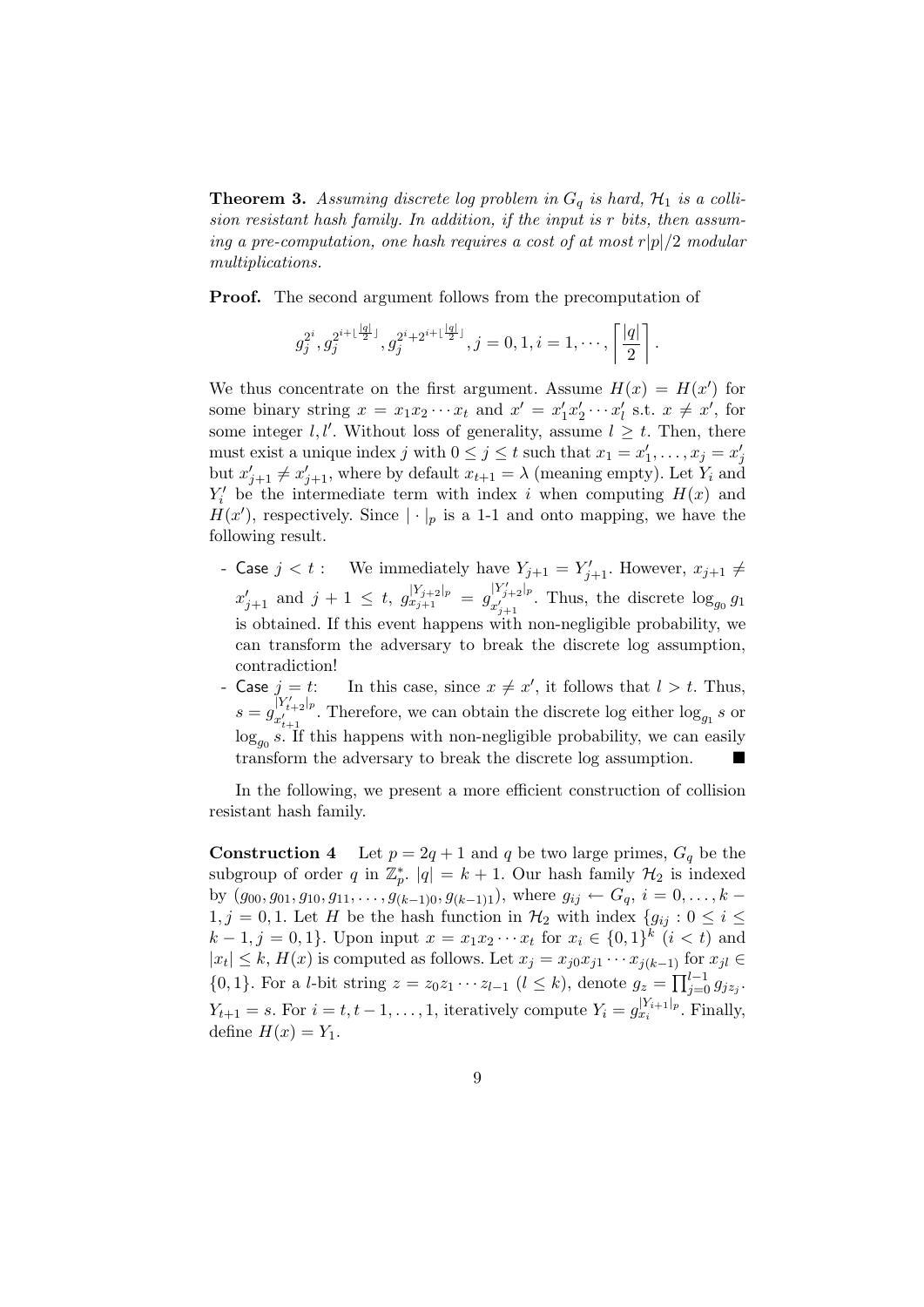**Theorem 4.** Under the discrete log assumption,  $\mathcal{H}_2$  is a collision resistant hash family. In addition, if the input is r bits, one function evaluation costs no more than 3r modular multiplications.

**Proof.** The second argument follows from the facts: an r-bit input is uniformly divided into  $t = r/k$  segments; for each segment  $x_i$ ,  $g_{x_i}$  is computed in k modular multiplications; each exponentiation in  $\mathbb{Z}_p^*$  costs at most  $2|p|$  modular multiplications. We thus focus on the first argument. We show that if the conclusion is wrong, we construct an algorithm  $\mathcal S$ to solve the discrete log problem over  $G_q$ . Assume  $H_2$  is broken by an adversary A. Then S is constructed as follows. Upon input  $g, h \in G_q$ , take  $w_{ij}^0, w_{ij}^1 \leftarrow Z_q$ , and define  $g_{ij} = g^{w_{ij}^0} h^{w_{ij}^1}$ , for  $i = 0, 1, ..., k - 1, j = 0, 1$ . S provides  $p,(g_{10},g_{11},\ldots,g_{(k-1)0},g_{(k-1)1})$  to A and in turn receives a collision pair  $x, x'$  ( $x \neq x'$ ) from A. Assume  $x = x_1 x_2 \cdots x_t$  and  $x' = x_1 x_2 \cdots x_t$  $x'_1x'_2\cdots x'_{t'}$  for some  $t, t' > 0$ . W.L.O.G, assume  $t \leq t'$ . Let J be the smallest index such that  $x_J \neq x'_J$ . Let  $Y_{t+1} = Y'_{t'+1} = s$ , iteratively define  $Y_i = g_{x_i}^{|Y_{i+1}|_p}$  and  $Y'_j = g_{x'_j}^{|Y'_{j+1}|_p}$  $x_j^{(I_j+1)^p}$ . Thus, we have  $Y_J = Y'_J$ . So

$$
g^{|Y_{J+1}|_p \sum_{i:x_{Ji}=1} w_{Ji}^0} h^{|Y_{J+1}|_p \sum_{i:x_{Ji}=1} w_{Ji}^1}
$$
  
= 
$$
g^{|Y'_{J+1}|_p \sum_{i:x'_{Ji}=1} w_{Ji}^0} h^{|Y'_{J+1}|_p \sum_{i:x'_{Ji}=1} w_{Ji}^1}
$$

If  $|Y'_{J+1}|_p$  $\overline{a}$  $\sum_{i:x'_{Ji}=1} w^1_{Ji} \neq |Y_{J+1}|_p$  $\overline{a}$  $i:x_{ji}=1$   $w_{ji}^1 \pmod{q}$ , then discrete  $\log \log_a h$  can be efficiently obtained from the above relation. On the other hand, we show the probability that this condition is violated for some *J* is negligible. Indeed, let  $v = \log_q h, z_{ij} = \log_q g_{ij}$ . Then given  $z_{ij} = w_{ij}^0 + vw_{ij}^1, i = 0, 1, \ldots, k - 1, j = 0, 1$ . Thus, given  $\{g_{ij} : i = 1\}$  $0, 1, \ldots, k-1, j = 0, 1$ ,  $\{w_{ij}^1 : i = 0, \ldots, k-1, j = 0, 1\}$  is independently dent of the view of A. Thus,  $|Y'_{J+1}|_p \sum_{i:x'_{J} = 1} w^1_{Ji} = |Y_{J+1}|_p \sum_{i:x_{J} = 1} w^1_{Ji}$ (mod q) holds for a particular J with probability  $1/q$ . So the probability that there exists a J violating the condition is no more than  $k/q$ .

Now we further improve Construction 4 to reduce the computation cost by factor  $\log k$  but increase the storage by a factor k.

**Construction 5** Denote the new hash family by  $\mathcal{H}_3$ . The construction is similar to  $\mathcal{H}_2$ . But  $\mathcal{H}_3$  is indexed by  $(g_{00}, g_{01}, g_{0(k-1)}, g_{10}, g_{11}, \ldots, g_{(k-1)(k-1)}),$ where  $g_{ij} \leftarrow G_q, i = 0, ..., k - 1, j = 0, ..., k - 1$ . Let H be the hash function in  $\mathcal{H}_3$  with index  $\{g_{ij} : 0 \le i \le k-1, 0 \le j \le k-1\}$ . Upon input  $x = x_1 x_2 \cdots x_t$  for  $x_i \in \{0, ..., k-1\}^k$   $(i < t)$  and  $|x_t| \leq k$ ,  $H(x)$  is computed as follows. Let  $x_j = x_{j0}x_{j1} \cdots x_{j(k-1)}$  for  $x_{jl} \in \{0, \ldots, k-1\}$ . For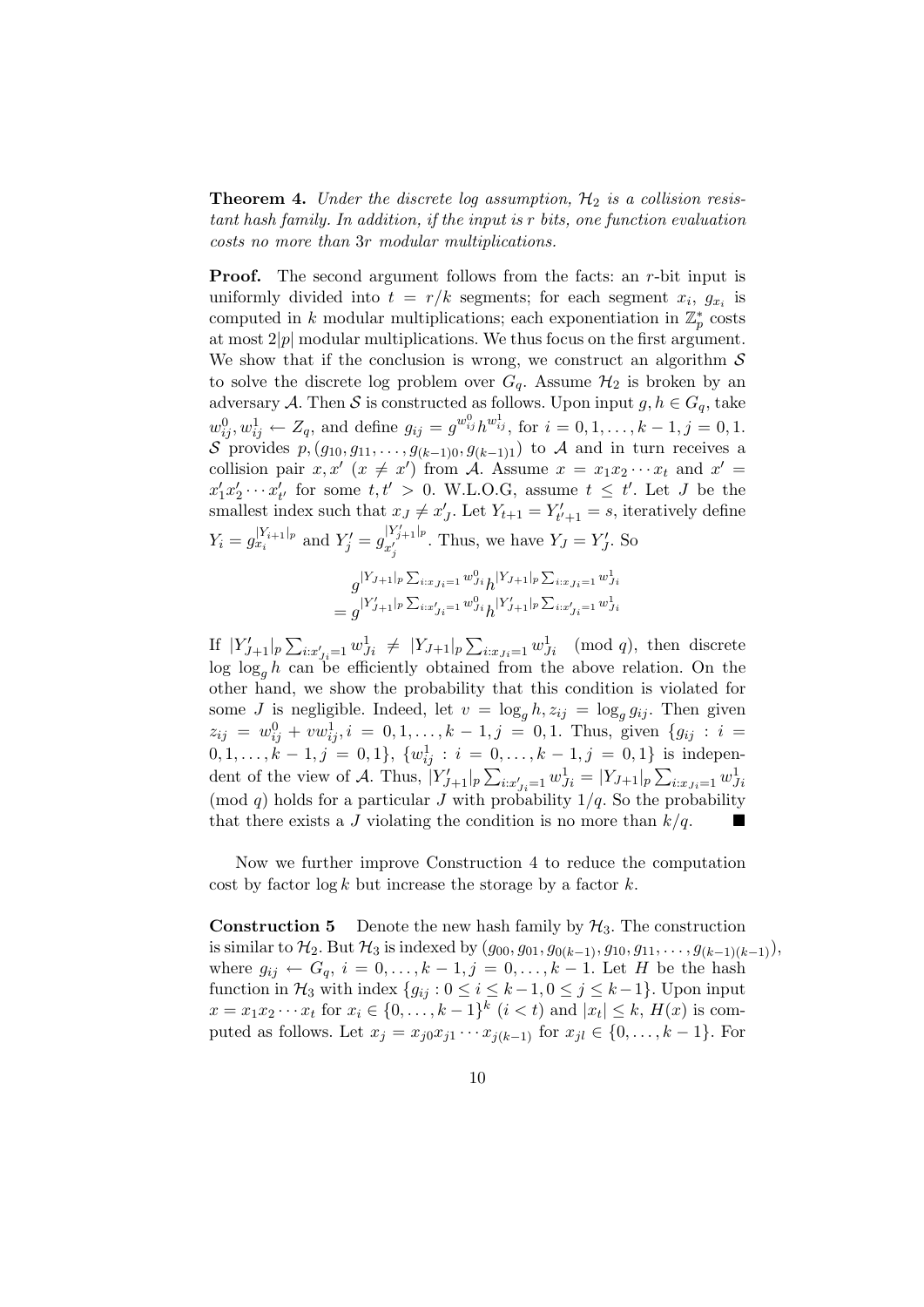a k-ary string  $z = z_0 z_1 \cdots z_{l-1}$   $(l \le k)$ , denote  $g_z = \prod_{j=0}^{l-1}$  $j=0 \ g_{jz_j}$ .  $Y_{t+1} = s$ . For  $i = t, t - 1, \ldots, 1$ , iteratively compute  $Y_i = g_{x_i}^{|Y_{i+1}|_p}$ . Finally, define  $H(x) = Y_1.$ 

**Theorem 5.** Under the discrete log assumption,  $H_3$  is a collision resistant hash family. In addition, if the input is r bits, one function costs no more than  $3r/\log k$  modular multiplications.

The proof of the theorem is almost identical to Theorem 4. Construction 5 is computationally more efficient than Construction 4 but it requires more storage. Thus, these two constructions have their own merit of existence.

Remark 2. Our CRHF  $H_3$  is the first construction provably secure in the standard assumption and only requires  $O(1/\log k)$  time for each bit. Bellare et al. [4] proposed a notion of incrementality for CRHF, which means one can evaluate  $H(x|y)$  from  $H(x)|y$  instead of from the scratch. Our constructions satisfy this property too.

## 5 Application to Pseudorandom Function

In this section, we unite our pseudorandom generator and collision resistant hash function by employing them to construct (universal) pseudorandom functions. To do this, we first show that a collision resistant hash function can be used to extend an input-restricted pseudorandom function to a universal pseudorandom function. To be specific, we just use state this result in term of an input-restricted GGM construction [21].

**Construction 6.** Let  $G : \mathcal{D} \to \mathcal{D}^2$  be a pseudorandom generator. Assume  $G(x) = G_0(x) |G_1(x)|$ , where  $G_i(x) \in \mathcal{D}, i = 0, 1$ . H is a collision resistant hash function. A family of function  $F : \mathcal{K} \times \{0,1\}^* \leftarrow \mathcal{D}$  is defined as follows. Given a private index  $k \in \mathcal{K}$  and input  $x \in \{0,1\}^*$ , compute  $u_0u_1 \cdots u_{t-1} = H(x), F_k(x)$  is defined to be  $G_{u_{t-1}} \circ G_{u_{t-2}} \circ \cdots \circ G_{u_0}(k)$ .

**Theorem 6.** Let  $H$  be a collision resistant hash function,  $G$  is a pseudorandom generator. Then  $\mathcal F$  is a family of pseudorandom function.

**Proof.** Let X be the input queried by adversary. If a collision in X under H() (i.e.,  $\exists x_1, x_2 \in X$  with  $H(x_1) = H(x_2)$ ) happens with non-negligible probability, then  $H()$  is not collision resistant. Otherwise, the proof is identical to the proof of Theorem 3.6.5 in [20]. The details are omitted. ¥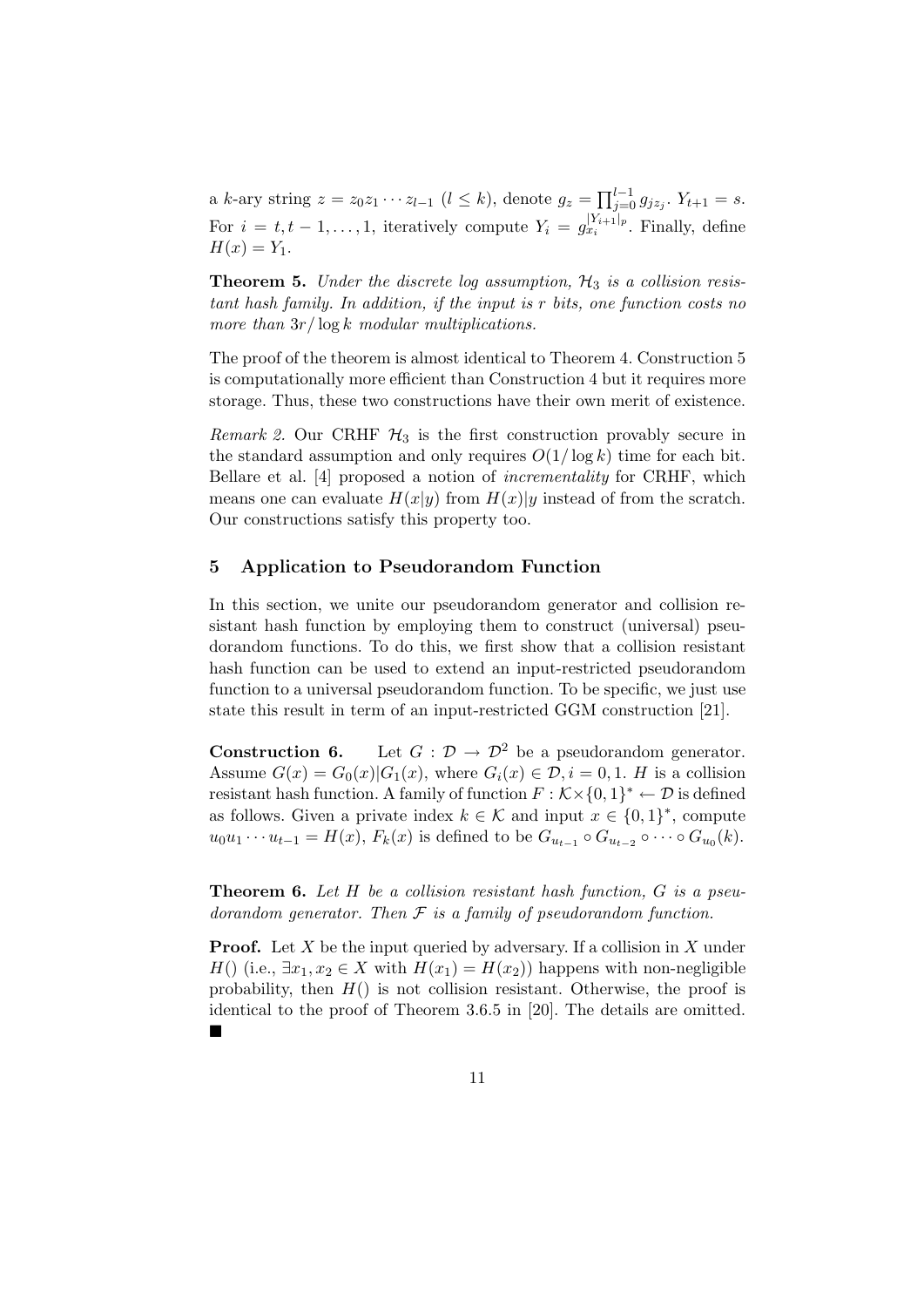**Corollary 3.** Let  $H$  be the collision resistant hash family in Construction 5, and G be the pseudorandom generator in Construction 2. Then for l-bit input x, our pseudorandom function can be computed in roughly  $\left(\frac{3l}{\log k} + \cdots\right)$  $2k^2$ ) modular multiplications.

Remark 3. If we do not apply  $\mathcal H$  to the input first, then the underlying pseudorandom function (by using construction 3.6.6 in [20]) requires more than  $2lk$  modular multiplications, inefficient!

#### References

- 1. L. M. Adleman, A Subexponential Algorithm for the Discrete Logarithm Problem with Applications to Cryptography (Abstract), FOCS 1979, pp. 55-60, 1979.
- 2. W. Alexi, B. Chor, O. Goldreich, and C. Schnorr, RSA/Rabin Bits are 1/2 + 1/poly(log N) Secure, FOCS 1984: 449-457.
- 3. M. Bellare and S. Goldwasser, Verifiable Partial Key Escrow, ACM CCS'97, pp. 78-91, 1997.
- 4. M. Bellare, D. Micciancio, A New Paradigm for Collision-Free Hashing: Incrementality at Reduced Cost, Advances in Cryptology-EUROCRYPT 1997, pp. 163-192, 1997.
- 5. L. Blum, M. Blum, M. Shub, A Simple Unpredictable Pseudo-Random Number Generator, SIAM J. Comput. 15(2): 364-383 (1986).
- 6. M. Blum, S. Micali, How to Generate Cryptographically Strong Sequences of Pseudo Random Bits, FOCS 1982: 112-117.
- 7. D. Coppersmith, A. M. Odlyzko, and R. Schroeppel, Discrete Logarithms in GF(p), Algorithmica 1(1): 1-15 (1986).
- 8. R. Canetti and H. Krawczyk, analysis of key-exchange protocols and their use for building secure channels, Advances in Cryptology-EUROCRYPT 2001, B. Pfitzmann (Ed.), LNCS 2045, Springer-Verlag, pp. 453-474, 2001.
- 9. R. Canetti and H. Krawczyk, universally composable notions of key exchange and secure channels, Advances in Cryptology-EUROCRYPT 2002, L. R. Knudsen (Ed.), LNCS 2332, Springer-Verlag, pp. 337-351, 2002.
- 10. R. Canetti and H. Krawczyk, security analysis of IKE's signature-based keyexchange protocol, Advances in Cryptology-CRYPTO 2002, M. Yung (Ed.), LNCS 2442, Springer-Verlag, pp. 143-161, 2002.
- 11. S. Contini and A.K. Lenstra and R. Steinfeld, VSH: an Efficient and Provable Collision Resistant Hash Function, NIST Cryptographic Hash Workshop 2005, Maryland, USA, 2005.
- 12. R. Cramer and V. Shoup, a practical public-key cryptosystem provably secure against adaptive chosen ciphertext attack, Advances in Cryptology-CRYPTO 1998, H. Krawczyk (Ed.), LNCS 1462, Springer-Verlag, pp. 13-25, 1998.
- 13. I. Damgard, Collision Free Hash Functions and Public Key Signature Schemes, EUROCRYPT 1987: 203-216.
- 14. W. Diffie and M. E. Hellman, New Directions in Cryptography, IEEE Transactions on Information Theory, vol. IT-22, Nov. 1976, pp: 644-654.
- 15. N. Dedic, L. Reyzin and S. Vadhan, An Improved Pseudorandom Generator Based on Hardness of Factoring, Security in Communication Networks 2002, S. Cimato et al. (Eds.), LNCS 2576, Springer-Verlag, pp. 55-73, 2003.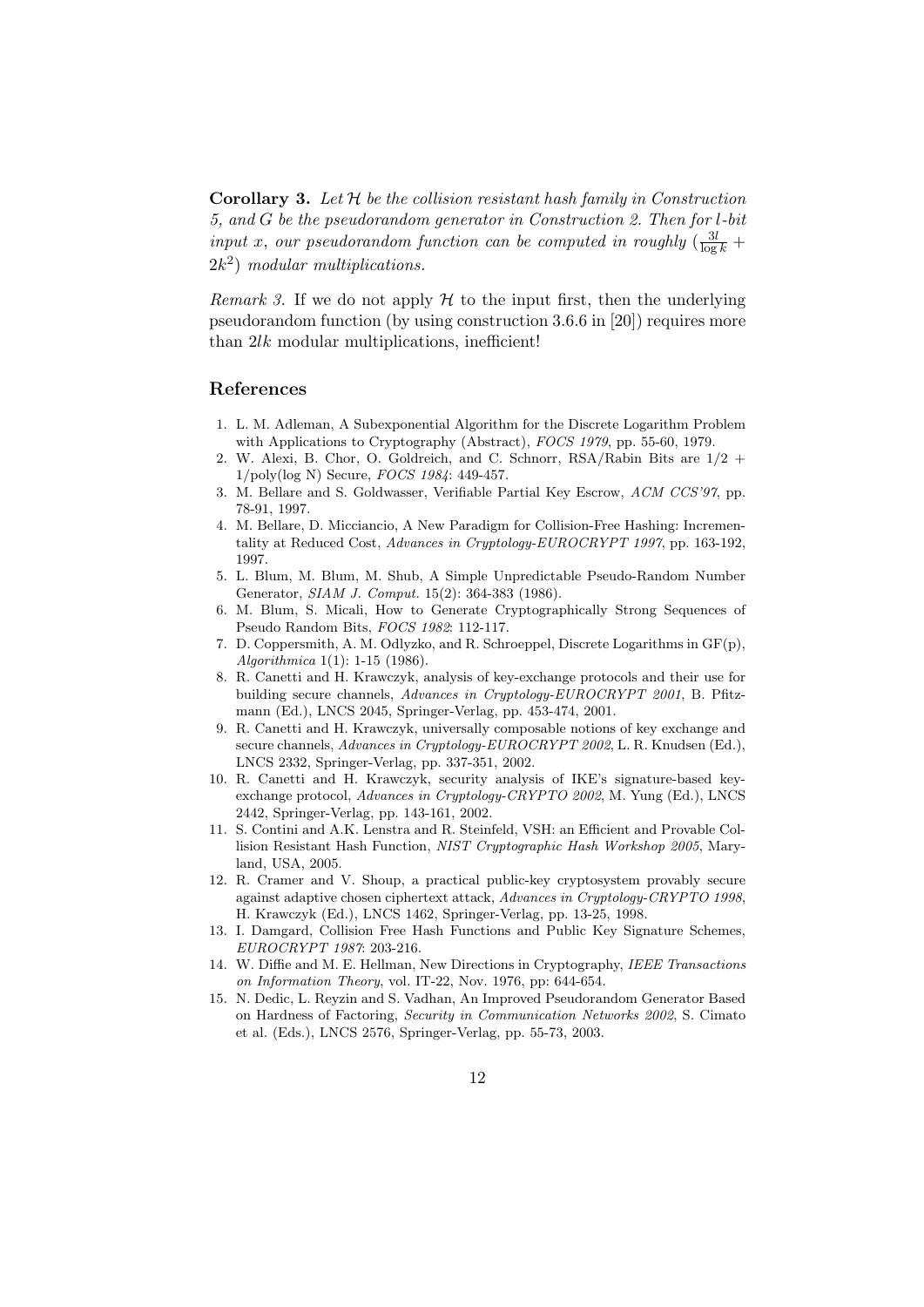- 16. T. El Gamal, a public-key cryptosystem and a signature scheme based on discrete logarithms, IEEE Transactions on Information Theory, Vol. 31, No. 4, pp. 469-472, 1985.
- 17. R. Gennaro, An Improved Pseudo-random Generator Based on the Discrete Logarithm Problem , Journal of Cryptology, 18(2), pp.91-110, Spring 2005. Early version appeared in CRYPTO'2000.
- 18. S. Goldwasser, S. Micali and P. Tong, Why and how to establish a private code on a public network, FOCS'82, pp. 134-144.
- 19. S. Goldwasser, S. Micali, and R. L. Rivest, A Digital Signature Scheme Secure Against Adaptive Chosen-Message Attacks, SIAM J. Comput., 17(2): 281-308 (1988).
- 20. O. Goldreich, Foundations of Cryptography: Basic Tools, Cambridge University Press, 2001.
- 21. O. Goldreich, S. Goldwasser amd S. Micali, How to Construct Random Functions, Journal of the ACM, Vol 33, No. 4, pp. 792-807, 1986.
- 22. O. Goldreich, V. Rosen, On the Security of Modular Exponentiation with Application to the Construction of Pseudorandom Generators, J. Cryptology, 16(2): 71-93  $(2003)$
- 23. J. Hastad, R. Impagliazzo, L. A. Levin, Michael Luby, A Pseudorandom Generator from any One-way Function, SIAM J. Comput. 28(4): 1364-1396 (1999). Early verision is in STOC'89.
- 24. J. Hastad, A. Schrift and A. Shamir, The Discrete Logarithm Modulo a Composite Hides O(n) Bits, JCSS, 47: 376-404, 1993.
- 25. L. Hua, Introduction to Number Theory, Berlin: Springer-verlag, 1982.
- 26. H. Krawczyk, HMQV: A High-Performance Secure Diffie-Hellman Protocol, Advances in Cryptology-CRYPTO 2005, V. Shoup (Ed), Springer-Verlag, LNCS 3621, pp. 546-566, 2005.
- 27. S. Jiang and G. Gong, password based key exchange with mutual authentication, Selected Area in Cryptography 2004, H. Handschuh and A. Hasan (Eds.), LNCS 3357, Springer-Verlag, pp. 271-283, 2005.
- 28. J. Katz, R. Ostrovsky and M. Yung, efficient password-authenticated key exchange using human-memorable passwords, Advances in Cryptology-EUROCRYPT 2001, B. Pfitzmann (Ed.), LNCS 2045, Springer-Verlag, pp. 475-494, 2001.
- 29. A. K. Lenstra and H. W. Lenstra, Jr. (Eds.), the Developement of the Number Field Sieve, LNM 1554, Springer-Verlag, 1993.
- 30. C. Lim, P. Lee, More Flexible Exponentiation with Precomputation, Advances in Cryptology-CRYPTO 1994, Y. Desmedt (Ed.), LNCS 839, Springer-Verlag, pp. 95-107, 1994.
- 31. D. L. Long, A. Wigderson, How Discreet is the Discrete Log, STOC 1983, pp. 413-420, 1983.
- 32. A. M. Odlyzko, Discrete Logarithms: The Past and the Future, Des. Codes Cryptography 19(2/3): 129-145 (2000).
- 33. S. Patel and G. S. Sundaram, An Efficient Discrete Log Pseudo Random Generator, Advances in Cryptology-CRYPTO 1998, H. Krawczyk (Ed.), LNCS 1462, Springer-Verlag, pp. 304-317, 1998.
- 34. C. Peikert and A. Rosen, Efficient Collision-Resistant Hashing From Worst-Case Assumptions on Cyclic Lattices, TCC 2006.
- 35. D. Pointcheval, The Composite Discrete Logarithm and Secure Authentication, Public Key Cryptography 2000, H. Imai and Y. Zheng (Eds.), LNCS 1751, Springer-Verlag, pp. 113-128, 2000.